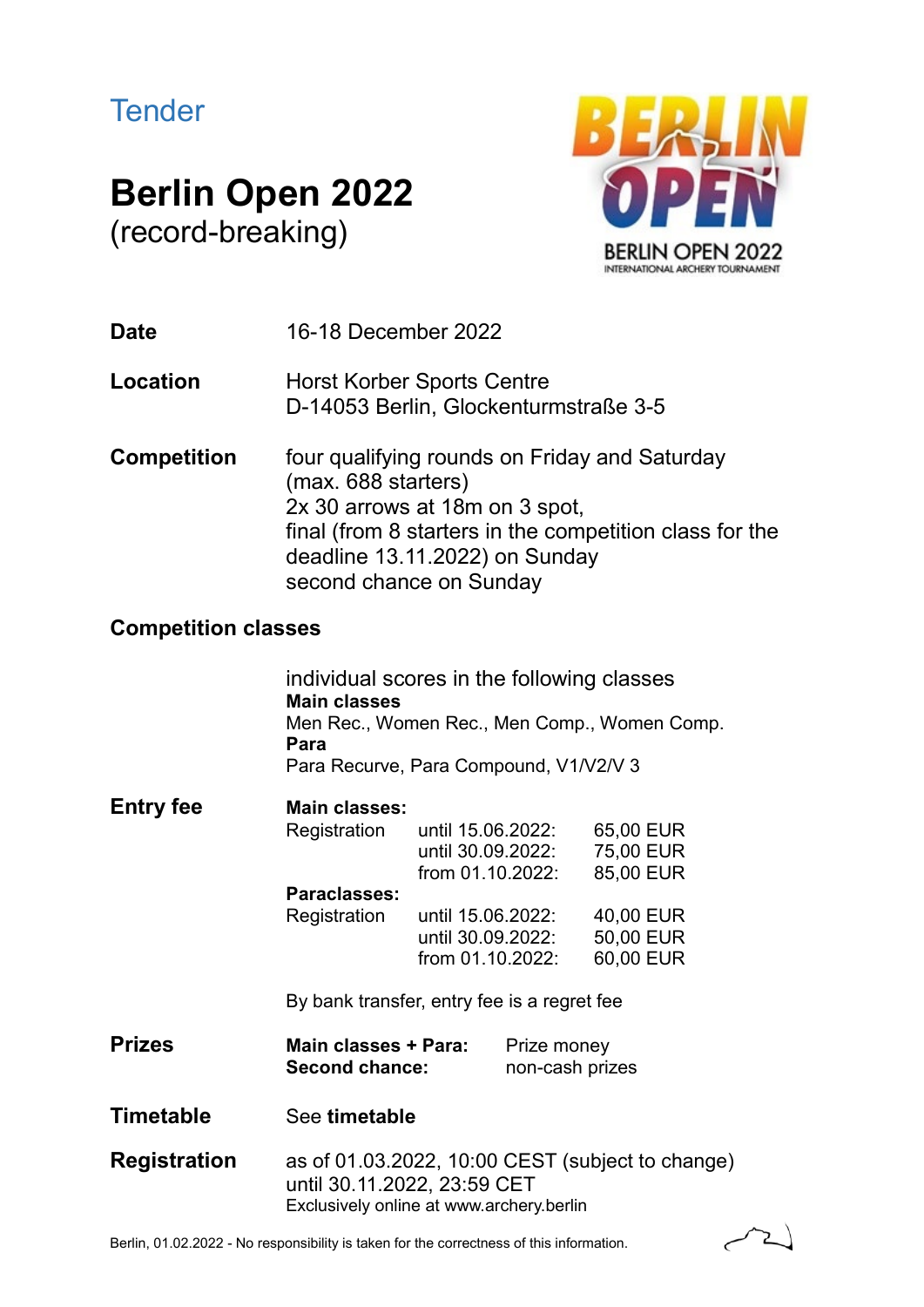The tournament is limited to 688 participants. Eligibility is based on the order in which registrations are received.

Hot and cold food and drinks are available at the competition venue.

#### **Regulations**

#### **Qualification rounds**

The preliminary round will be shot in four groups:

- Group 1 on Friday, 16.12.2022, 14:00 hrs
- Group 2 on Friday, 16.12.2022, 17:00 hrs
- Group 3 on Saturday, 17.12.2022, 08:30 a.m.
- Group 4 on Saturday, 17.12.2022, 12:30 p.m.

All paraclasses shoot in group 3

The grouping will be published on the official website of the Berlin Open immediately after the registration deadline from 01.12.2022.

The starting lists will also be published on the official website of the Berlin Open on Thursday, 15.12.2022 as well as on the information boards at the competition venue on the competition days.

3 arrows will be shot per round on a 3 arrow spot according to WA rules, a total of 60 arrows.

#### **Second** Chance

All shooters of the Berlin Open who have not qualified for the finals in their categories are eligible to participate in the "Second Chance" competition. The competition will be held in four categories: Men's Recurve, Women's Recurve, Men's Compound and Women's Compound.

Three passes with five arrows each are shot at a DANAGE special target (6 spot). The spot in the middle is not shot at, only the outer spots! As the scoring zones are very narrow and partly overlap by a few millimetres, it must be possible to clearly assign the hit for scoring. Further information will be provided by the judges on site. The shooting time for the five arrows per pass is 150 seconds. The results of all participants will be summarised in result lists according to the categories. The best in the ring will receive the prizes. In the event of a ring tie, the placing in the qualification round will decide on the better placing in the results lists. The prizes will be handed over directly afterwards at a small award ceremony. The prizes may be taken home as souvenirs.